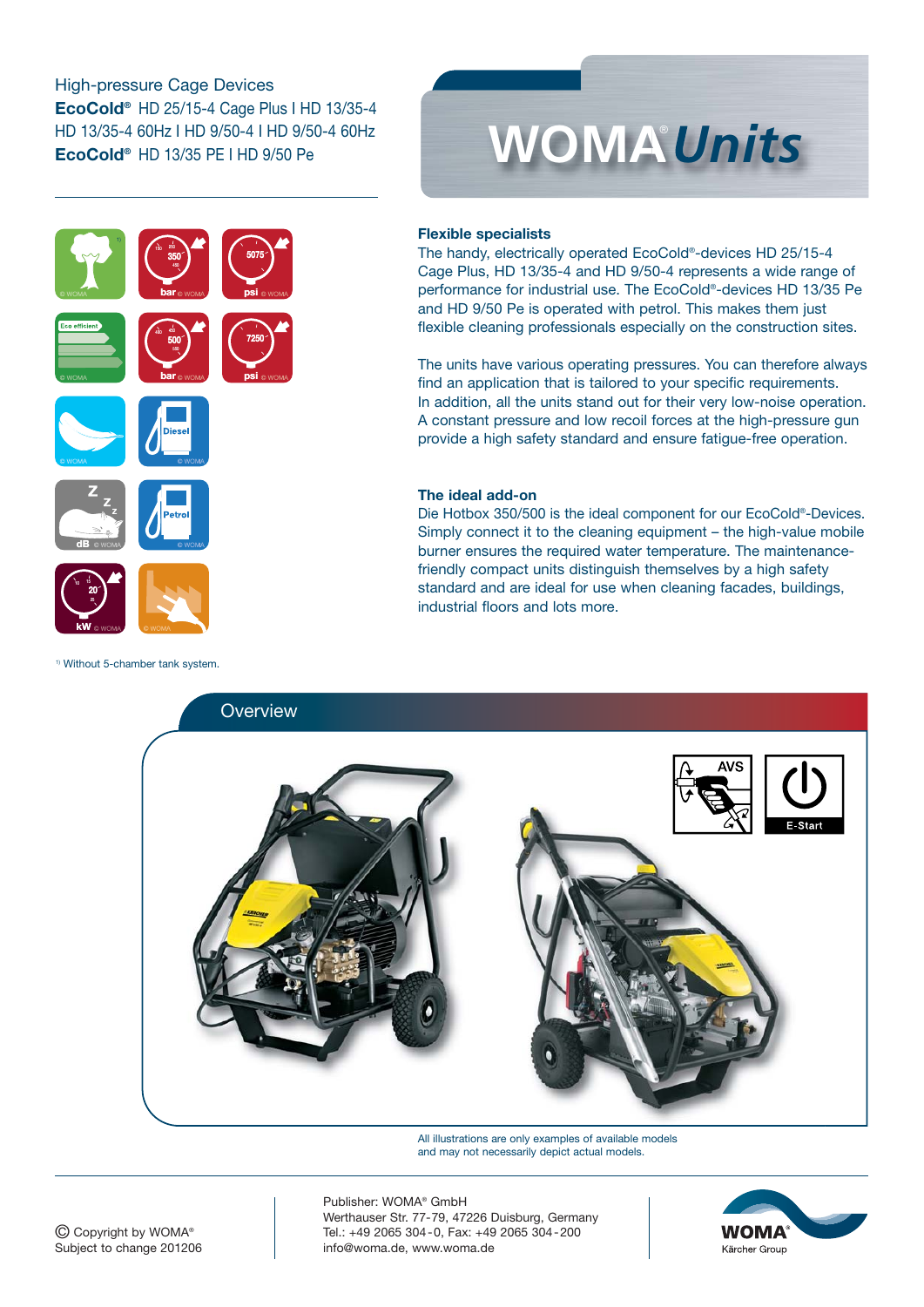High-pressure Cage Devices **EcoCold®** HD 25/15-4 Cage Plus I HD 13/35-4 HD 13/35-4 60Hz I HD 9/50-4 I HD 9/50-4 60Hz **EcoCold®** HD 13/35 PE I HD 9/50 Pe





Adding a Hotbox 350 / 500 will turn your EcoCold-Series unit into a full Hot-Water System – up to  $98^{\circ}$ C.<sup>1)</sup>



|                         | <b>Technical Data</b> |                  |  |  |
|-------------------------|-----------------------|------------------|--|--|
|                         | (3)                   | (3)              |  |  |
|                         | Hothox 350            | Hotbox 500       |  |  |
| Max. operating pressure | 5075 psi/350 bar      | 7250 psi/500 bar |  |  |
| Max flow rate           | 11-28 l/min *         | 11-28 l/min *    |  |  |
| <b>Heating capacity</b> | 90 kW**               | 90 kW**          |  |  |
| <b>Empty weight</b>     | 65 kg                 | 65 kg            |  |  |
| Water temperature       | $98^\circ C$          | $98^\circ C$     |  |  |
|                         |                       |                  |  |  |

Depends on the inlet water temperature.

 $*$  Depends on the fillet water temperature<br> $*$  1 liter ≙ 0.2641 US.liq.gal<br> $*$ \* 1 kW ≙ 1.36 PS, 1 kW ≙ 1.341 HP

#### Recommended accessories

- ❶ Water/abrasive-sandblasting system
- ❷ High-pressure hose
- ❸ Hotbox 350, 500 is the ideal complement for cold water units from WOMA®. Simply connect it to the cleaning device – the high-quality burner ensures the required water temperature – up to  $98^{\circ}$ C. <sup>1)</sup>

This list is just a sample of our comprehensive range of accessories.

| Technical Data                               |                                     |                                                       |                                                     |  |
|----------------------------------------------|-------------------------------------|-------------------------------------------------------|-----------------------------------------------------|--|
|                                              | HD 25/15-4<br>Cage Plus<br>001.2075 | HD 13/35-4<br>HD 13/35-4 60Hz<br>001.2077<br>001.2078 | HD 9/50-4<br>HD 9/50-4 60Hz<br>001.2080<br>001.2081 |  |
| <b>Pressure</b>                              | 30-150 bar /<br>3-15 MPa            | 100 - 350 bar $/$<br>$0-35$ MPa                       | 150-500 bar /<br>0-50 MPa                           |  |
| Output                                       | 500-2500 l/h                        | 1260 l/h                                              | 900 l/h                                             |  |
| Type of current                              | 3Ph/400V/50Hz                       | 3Ph/400V/60Hz                                         | 3Ph/400V/50Hz 3Ph/400V/50Hz<br>3Ph/400V/60Hz        |  |
| Inlet temperature                            | 60 °C                               | 60 °C                                                 | 60 °C                                               |  |
| Pump type                                    | Crankshaft<br>pump                  | Crankshaft<br>pump                                    | Crankshaft<br>pump                                  |  |
| Driving motor                                | 12.5 kW*/<br>E-Motor                | $15$ kW* /<br>E-Motor                                 | $15$ kW* /<br>E-Motor                               |  |
| <b>Weight</b>                                | 112 kg                              | 190 kg                                                | 190 kg                                              |  |
| <b>Dimensions</b><br>$(L \times W \times H)$ | $957 \times 686$<br>x 1080 mm       | $930 \times 800$<br>x 920 mm                          | $930 \times 800$<br>x 920 mm                        |  |
|                                              |                                     |                                                       |                                                     |  |

\* 1liter ≙ 0.2641 US.liq.gal  $*$  1 liter = 0.204 i 00.000 literature 1.341 HP

| <b>Technical Data</b>                        |                           |                              |  |  |
|----------------------------------------------|---------------------------|------------------------------|--|--|
|                                              | HD 13/35 Pe<br>001.2079   | HD 9/50 Pe<br>001.2082       |  |  |
| <b>Pressure</b>                              | 100-350 bar /<br>0-35 MPa | 150-500 bar /<br>0-50 MPa    |  |  |
| Output                                       | 1260 l/h                  | 900 l/h                      |  |  |
| Type of current                              |                           |                              |  |  |
| Inlet temperature                            | 60 °C                     | 60 °C                        |  |  |
| Pump type                                    | Crankshaft<br>pump        | Crankshaft<br>pump           |  |  |
| Driving motor                                | 16.4 kW /<br>Petrol       | 16.4 kW /<br>Petrol          |  |  |
| Weight                                       | 128 kg                    | 128 kg                       |  |  |
| <b>Dimensions</b><br>$(L \times W \times H)$ | 930 x 800<br>x 920 mm     | $930 \times 800$<br>x 920 mm |  |  |

\* 1liter ≙ 0.2641 US.liq.gal  $*$  1 kW  $\cong$  1.36 PS, 1 kW  $\cong$  1.341 HP

|   | Standard accessories                                          |
|---|---------------------------------------------------------------|
|   | 1 x high-pressure gun, lance,<br>nozzle connection and nozzle |
| О | 1 x high-pressure hose 10 m                                   |
|   | 1 x Gauge and water filter in suction                         |

© Copyright by WOMA® Subject to change 201206

Publisher: WOMA® GmbH Werthauser Str. 77-79, 47226 Duisburg, Germany Tel.: +49 2065 304-0, Fax: +49 2065 304-200 info@woma.de, www.woma.de